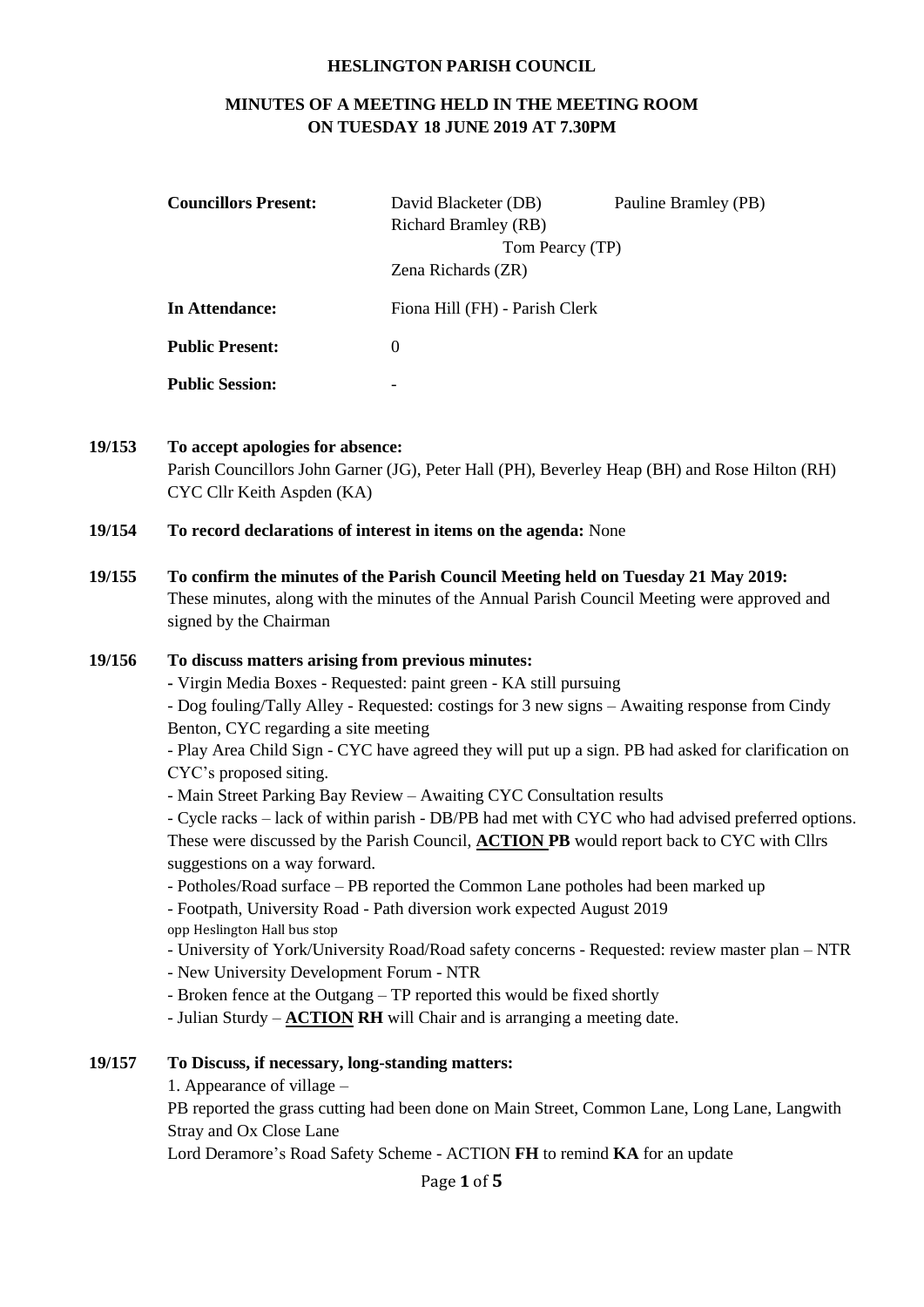1.1 Street Furniture

**ACTION FH** would draft guidelines for purchasing plaques for fitting to benches.

**ACTION FH** to obtain quotes for bases for two new benches.

2. Highway Matters – NTR

3. City of York Council

3.1 Article 4 (2) Direction – NTR

3.2 Local Plan – The consultation had commenced. **Action PB** would ask **RH** to draft a response for consideration at the next meeting

4. University of York

Latte Levy - NTR

4.1 Antisocial Behaviour – North Yorkshire Police had provided an incident number for that reported by JG

5. Neighbourhood Planning – DB reported that the working group was looking for support to continue the process. Further discussion on the submitted Draft Plan was deferred until the next meeting. The pre-submission documents would need updating on the website. The Parish Council acknowledged the hard work of the working group.

6. Communication: Website up to date with information provided. YLCA had urged Parish Councils to ensure their website was "Accessible to All" in light of the emerging Electronic Disability Discrimination Act. **Action PB** would contact website provider to check present position.

# **19/158 To receive any matters raised by members of public:** None

# **19/159 To report and make relevant recommendations on new planning applications:**

*Letter A: We support the application Letter B: We have no objections Letter C: We do not object but wish to make comments or seek safeguards as set out overleaf Letter D: We object on the planning grounds set out overleaf* None

**19/160 To report planning decisions by City of York Council:**  None, the Chairman reported that the trees at 15 Hall Park and 1 Barn Grove had been approved.

# **19/161 To receive reports from representatives of following outside bodies:**

- 1. Ward Councillors Updates given within the minutes
- 2. North Yorkshire Police The May 2019 report was circulated by email and attached at the end.
- 3. Heslington East Community Forums NTR

4. Good Neighbours Forum – PB reported the next meeting was on 02Jul19. Cllrs requested information on Streetwise, anti social behaviour, footpath progress at bus stop opp Heslington Hall, student numbers for this coming academic year.

5. Ouse and Derwent Drainage Board – RB had attended a meeting today; there was nothing relevant to the parish.

6. Sports Field – TP reported that the play equipment surface would hopefully be replaced and grant funded

- 7. York Environment Forum NTR
- 8. Alms Houses NTR
- 9. The Meeting Room **ACTION FH** would ask Nick Allen about updating the valuation quote.
- 10. Fulford  $&$  Heslington Ward NTR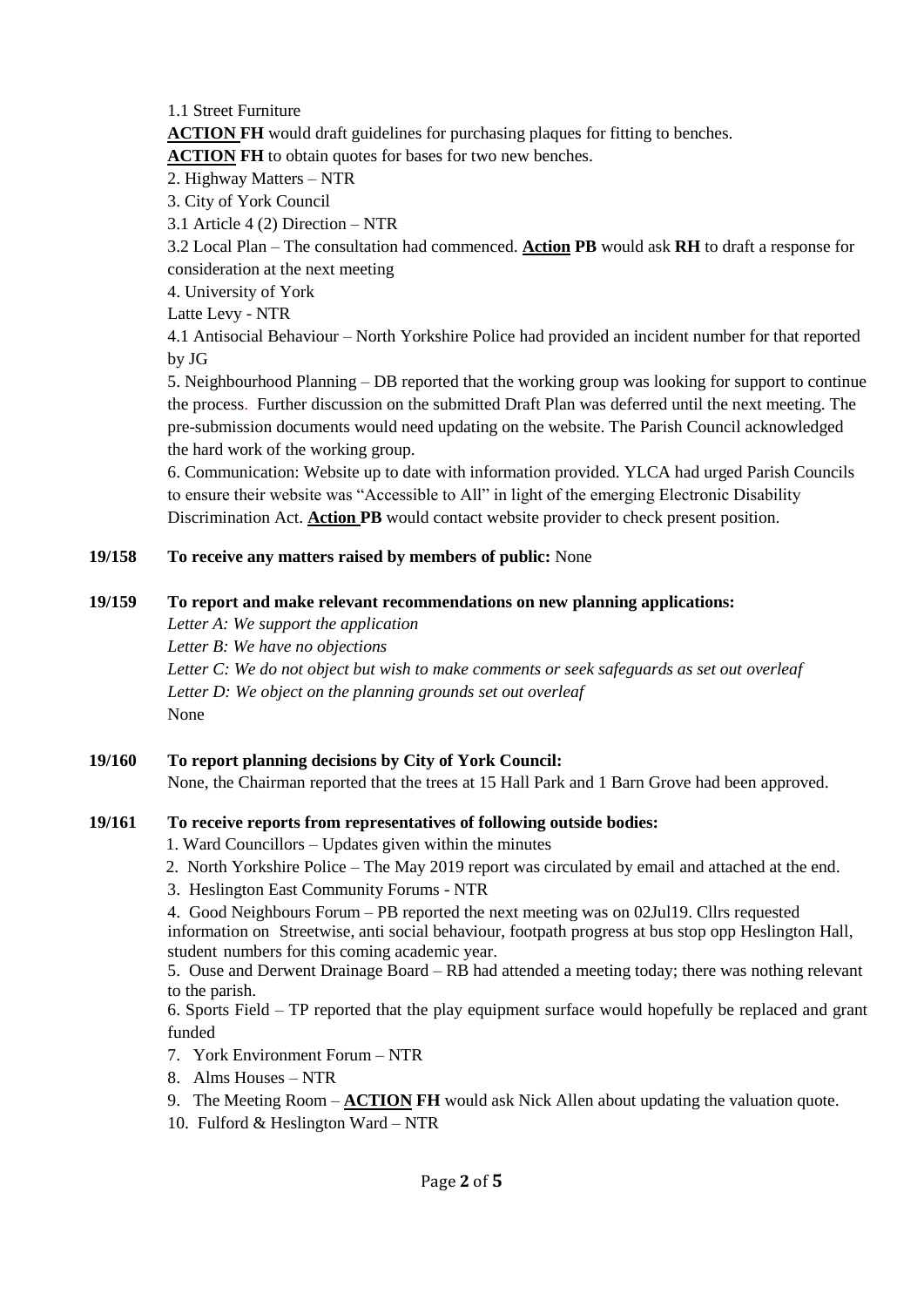## **19/162 To receive any new correspondence received by the council:** None

## **19/163 To receive matters raised by members:**

The York University Open Day will be on Friday 28 – Sunday 30 June 2019. 10,000 visitors were expected

## **19/164 To discuss matters raised by Parish Clerk/Responsible Financial Officer:**

1. Bookkeeping records for year ending 31 Mar 19 to date

FH circulated copies of a bank reconciliation dated 10 June 2019, along with an income & expenditure report. The Parish Council noted that the monthly accounts issued  $15<sup>th</sup>$  April 2019 understated the 2018/9 full year gross salaries by £939. This was due to omitting the HMRC PAYE figures which were not accounted for in the monthly accounts at that time.

2. Financial management - Internal Controls, Property/Asset Checks, Internal/External Audits, GDPR The Parish Clerk had conducted a review of the SR/AR policies and the report is attached to these minutes.

Matters raised with/by Yorkshire Local Councils Association (YLCA) –

Info/updates emailed to Cllrs.

4. To approve the following invoices for payment

| 4.1 | Lengthsman                    | Salary       | £355.91 | 001817 |
|-----|-------------------------------|--------------|---------|--------|
| 4.2 | Parish Clerk                  | Salary       | £287.70 | 001818 |
| 4.3 | HMRC -                        | <b>PAYE</b>  | £481.80 | 001819 |
| 4.4 | <b>York Environment Forum</b> | Subscription | £10.00  | 001820 |

**19/165 To confirm the dates of the future meeting(s) on Tuesdays at 7.30 p.m. in the Meeting Room as:** 16Jul19, 20Aug19, 07Sep19, 15Oct19, 19Nov19, 17Dec19

Please Note: The Parish Council is keeping a watching brief on items reported, but awaiting intervention and will include on the agenda as and when specific information to report:

## 1. City of York Council/Ward Cllr Keith Aspden

opp Heslington Hall bus stop

| - Virgin Media Boxes                                            | Requested: paint green<br>KA in contact with Chief Executive Virgin Media<br>Locations of unpainted (white) virgin media cabinets are noted at:<br>1. School Lane adjacent to the junction of Low Lane;<br>2. Heslington Court;<br>3. At the boundary of the Conservation Area on Field Lane adjacent to<br>the junction with Church Lane |
|-----------------------------------------------------------------|-------------------------------------------------------------------------------------------------------------------------------------------------------------------------------------------------------------------------------------------------------------------------------------------------------------------------------------------|
| - Dog fouling/Tally Alley                                       | Requested: 3 new signs from Ward Grant –<br>C/o Cindy Benton, CYC                                                                                                                                                                                                                                                                         |
| - Play Area Child Sign                                          | CYC have agreed to erect a sign. Waiting for clarification on siting                                                                                                                                                                                                                                                                      |
| - Main Street parking bays                                      | Awaiting CYC Consultation .Decision to be taken mid summer                                                                                                                                                                                                                                                                                |
| - Cycle racks                                                   | Parish Council discussing options with CYC                                                                                                                                                                                                                                                                                                |
| - Potholes/Road surface<br>Common Lane/Long Lane/Langwith Stray | Marked in Common Lane: waiting repair                                                                                                                                                                                                                                                                                                     |
| - Footpath, University Road                                     | The path to be diverted. Work is planned for August 2019                                                                                                                                                                                                                                                                                  |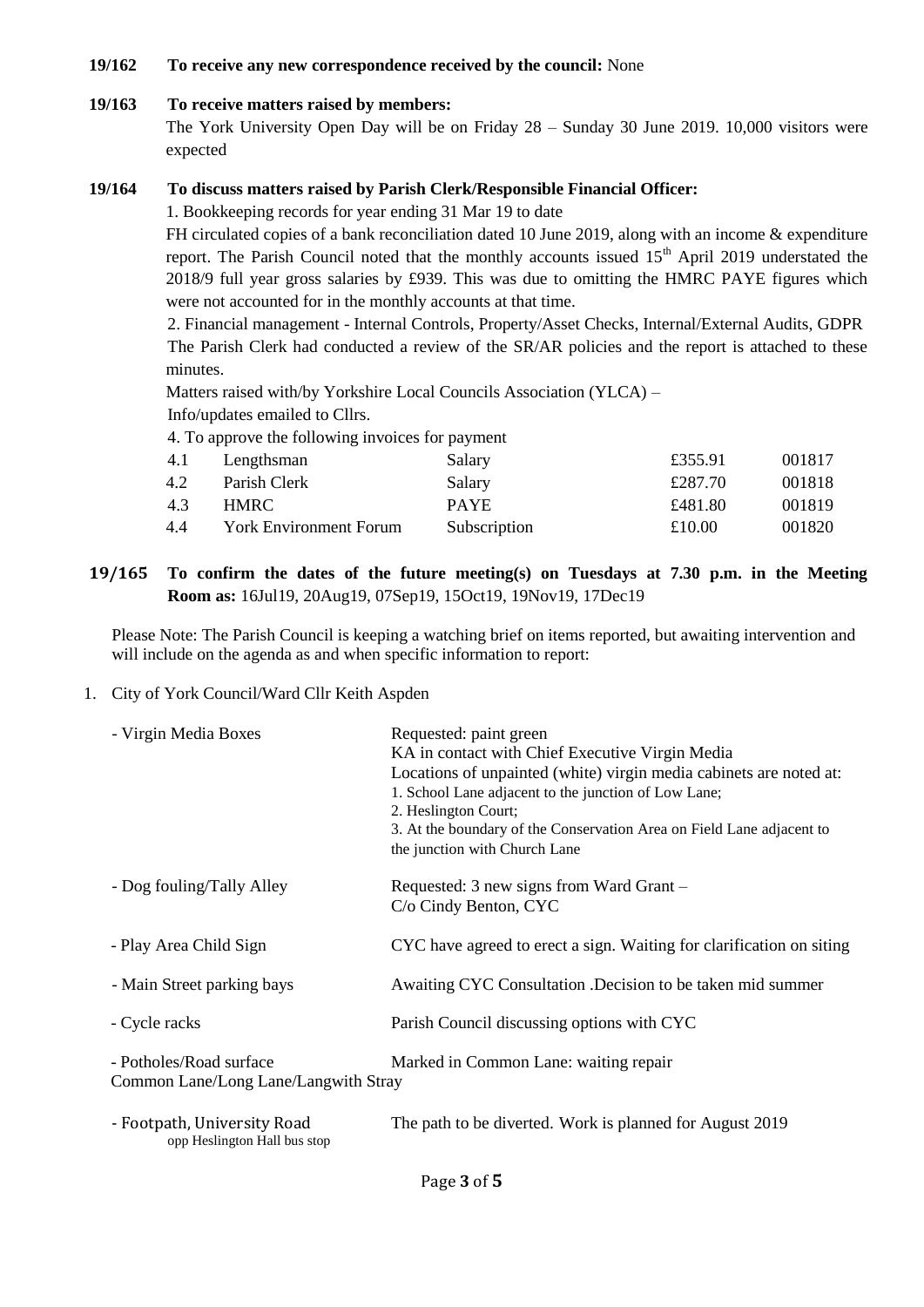| - York University/University Road | Road safety concerns - Requested: review master plan |
|-----------------------------------|------------------------------------------------------|
| -University Development Forum     | University agreed - development currently on hold    |
| - Broken fence at the Outgang     | To be mended                                         |
| - Julian Sturdy                   | Requested meeting                                    |

| The Pensions Regulator - Duties Checker                                                                                                   |                                                                                                                                                                                             |  |  |  |
|-------------------------------------------------------------------------------------------------------------------------------------------|---------------------------------------------------------------------------------------------------------------------------------------------------------------------------------------------|--|--|--|
|                                                                                                                                           |                                                                                                                                                                                             |  |  |  |
| Heslington Parish Council is an employer who has to provide a pension.                                                                    |                                                                                                                                                                                             |  |  |  |
| Their Staging Date is                                                                                                                     | 01 July 2017                                                                                                                                                                                |  |  |  |
| What you need to do and by when:                                                                                                          |                                                                                                                                                                                             |  |  |  |
| Confirm who to contact                                                                                                                    | Done                                                                                                                                                                                        |  |  |  |
| FH has exchanged emails with The Pensions Regulator to advise them that both the Primary Contact and the Secondary Contact is Fiona Hill. |                                                                                                                                                                                             |  |  |  |
| Choose a pension scheme                                                                                                                   | Done                                                                                                                                                                                        |  |  |  |
|                                                                                                                                           | The Parish Council has enrolled with Now Pensions Trustees Ltd, 164 Bishopsgate, London, EC2M 4LX with assistance from Ardent IFA Ltd, 80 Clifton, York YO30 6BA. Tel: 01904 655330. Email: |  |  |  |
| hello@ardentuk.com                                                                                                                        |                                                                                                                                                                                             |  |  |  |
| Type of pension scheme:                                                                                                                   | Occupational                                                                                                                                                                                |  |  |  |
| Employer pension scheme reference (EPSR)                                                                                                  | 35LZ                                                                                                                                                                                        |  |  |  |
| Pension scheme registry number (PSR)                                                                                                      | 12005124                                                                                                                                                                                    |  |  |  |
| 3.<br>Work out who to put into a pension                                                                                                  | Done                                                                                                                                                                                        |  |  |  |
| Write to your staff<br>4.                                                                                                                 | Done                                                                                                                                                                                        |  |  |  |
| Declare your compliance<br>5.                                                                                                             | Done                                                                                                                                                                                        |  |  |  |

# **Heslington Parish Council**

# **Step One – Ensure Parish Council has all SR and AR policies and that they are on the website**

| <b>DOCUMENT:</b>                                                        | KEY:      | Policy<br>Adopted | Policy on<br>Website | <b>Notes</b>                                                                                                                                                                                                                                                                                                                                                    |
|-------------------------------------------------------------------------|-----------|-------------------|----------------------|-----------------------------------------------------------------------------------------------------------------------------------------------------------------------------------------------------------------------------------------------------------------------------------------------------------------------------------------------------------------|
| <b>BASIC GOVERNANCE</b>                                                 |           |                   |                      |                                                                                                                                                                                                                                                                                                                                                                 |
| <b>Standing Orders</b>                                                  | <b>SR</b> | Yes               | Yes                  |                                                                                                                                                                                                                                                                                                                                                                 |
| <b>Financial Regulations</b>                                            | <b>SR</b> | Yes               | Yes                  |                                                                                                                                                                                                                                                                                                                                                                 |
| Code of Conduct                                                         | <b>SR</b> | Yes               | Yes                  |                                                                                                                                                                                                                                                                                                                                                                 |
| <b>OPENNESS AND ACCOUNTABILITY</b>                                      |           |                   |                      |                                                                                                                                                                                                                                                                                                                                                                 |
| FOI Publication Scheme                                                  | <b>SR</b> | Yes               | Yes                  |                                                                                                                                                                                                                                                                                                                                                                 |
| Complaints Policy/Procedure                                             | <b>SR</b> | Yes               | Yes                  |                                                                                                                                                                                                                                                                                                                                                                 |
| <b>DATA PROTECTION/GDPR</b>                                             |           |                   |                      |                                                                                                                                                                                                                                                                                                                                                                 |
| Privacy notice - general                                                | <b>SR</b> | <b>No</b>         |                      | Parish Clerk Comment:<br>A template will be circulated for<br>discussion                                                                                                                                                                                                                                                                                        |
| Privacy notice - employees, councillors,<br>role holders and volunteers | <b>SR</b> | No                |                      | Parish Clerk Comment:<br>A template will be circulated for<br>discussion                                                                                                                                                                                                                                                                                        |
| <b>FINANCIAL</b>                                                        |           |                   |                      |                                                                                                                                                                                                                                                                                                                                                                 |
| Financial Regulations (see above)                                       | <b>SR</b> | Yes               | Yes                  |                                                                                                                                                                                                                                                                                                                                                                 |
| Asset Register                                                          | <b>AR</b> | Yes               | Yes                  |                                                                                                                                                                                                                                                                                                                                                                 |
| Risk Assessment/management Policy                                       | <b>AR</b> | Yes               | <b>No</b>            |                                                                                                                                                                                                                                                                                                                                                                 |
| Insurance register                                                      | <b>AR</b> | No                |                      | <b>YLCA Advice:</b><br>This is a register, created by the council,<br>which details the councils insurance<br>provision and any insurance claims made<br>by or against the council.<br>Parish Clerk Comment:<br>The Parish Council only has one<br>insurance policy and one asset register,<br>with no claims outstanding, so this policy<br>seems unnecessary. |
| <b>Internal Controls Policy</b>                                         | <b>AR</b> | Yes               |                      |                                                                                                                                                                                                                                                                                                                                                                 |
|                                                                         |           |                   |                      |                                                                                                                                                                                                                                                                                                                                                                 |